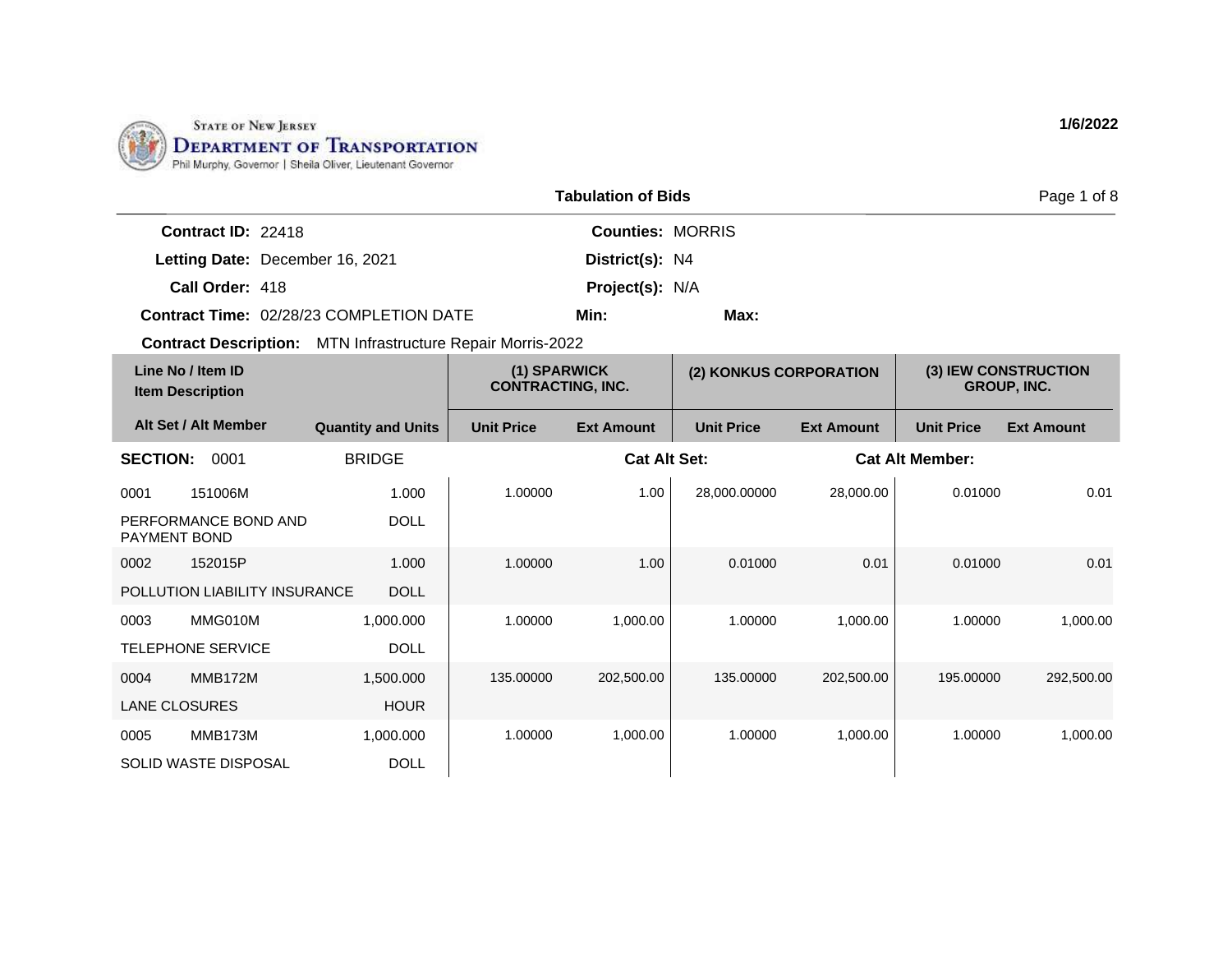

|                           |                                         | Page 2 of 8             |      |  |
|---------------------------|-----------------------------------------|-------------------------|------|--|
| <b>Contract ID: 22418</b> |                                         | <b>Counties: MORRIS</b> |      |  |
|                           | Letting Date: December 16, 2021         | District(s): N4         |      |  |
| Call Order: 418           |                                         | <b>Project(s): N/A</b>  |      |  |
|                           | Contract Time: 02/28/23 COMPLETION DATE | Min:                    | Max: |  |

| Line No / Item ID<br><b>Item Description</b> |                                              | (1) SPARWICK<br><b>CONTRACTING, INC.</b> |                   | (2) KONKUS CORPORATION |                   | (3) IEW CONSTRUCTION<br><b>GROUP, INC.</b> |                        |                   |
|----------------------------------------------|----------------------------------------------|------------------------------------------|-------------------|------------------------|-------------------|--------------------------------------------|------------------------|-------------------|
|                                              | Alt Set / Alt Member                         | <b>Quantity and Units</b>                | <b>Unit Price</b> | <b>Ext Amount</b>      | <b>Unit Price</b> | <b>Ext Amount</b>                          | <b>Unit Price</b>      | <b>Ext Amount</b> |
| <b>SECTION:</b>                              | 0001                                         | <b>BRIDGE</b>                            |                   | <b>Cat Alt Set:</b>    |                   |                                            | <b>Cat Alt Member:</b> |                   |
| 0006                                         | 202024M                                      | 80,000                                   | 50.00000          | 4,000.00               | 50.00000          | 4,000.00                                   | 50.00000               | 4,000.00          |
| <b>MATERIAL</b>                              | DISPOSAL OF REGULATED                        | T                                        |                   |                        |                   |                                            |                        |                   |
| 0007                                         | MMG064M                                      | 50,000.000                               | 1.00000           | 50,000.00              | 1.00000           | 50,000.00                                  | 1.00000                | 50,000.00         |
|                                              | DISPOSAL OF REGULATED<br>MATERIAL, HAZARDOUS | <b>DOLL</b>                              |                   |                        |                   |                                            |                        |                   |
| 0008                                         | 109006M                                      | 200,000.000                              | 1.00000           | 200,000.00             | 1.00000           | 200,000.00                                 | 1.00000                | 200,000.00        |
| <b>FORCE ACCOUNT</b>                         |                                              | <b>DOLL</b>                              |                   |                        |                   |                                            |                        |                   |
| 0009                                         | <b>MMB186M</b>                               | 700.000                                  | 520.00000         | 364,000.00             | 534.00000         | 373,800.00                                 | 545.00000              | 381,500.00        |
|                                              | LABOR CREW, CONCRETE                         | <b>HOUR</b>                              |                   |                        |                   |                                            |                        |                   |
| 0010                                         | <b>MMB186M</b>                               | 700.000                                  | 430.00000         | 301,000.00             | 450.00000         | 315,000.00                                 | 408,00000              | 285,600.00        |
| LABOR CREW, STEEL                            |                                              | <b>HOUR</b>                              |                   |                        |                   |                                            |                        |                   |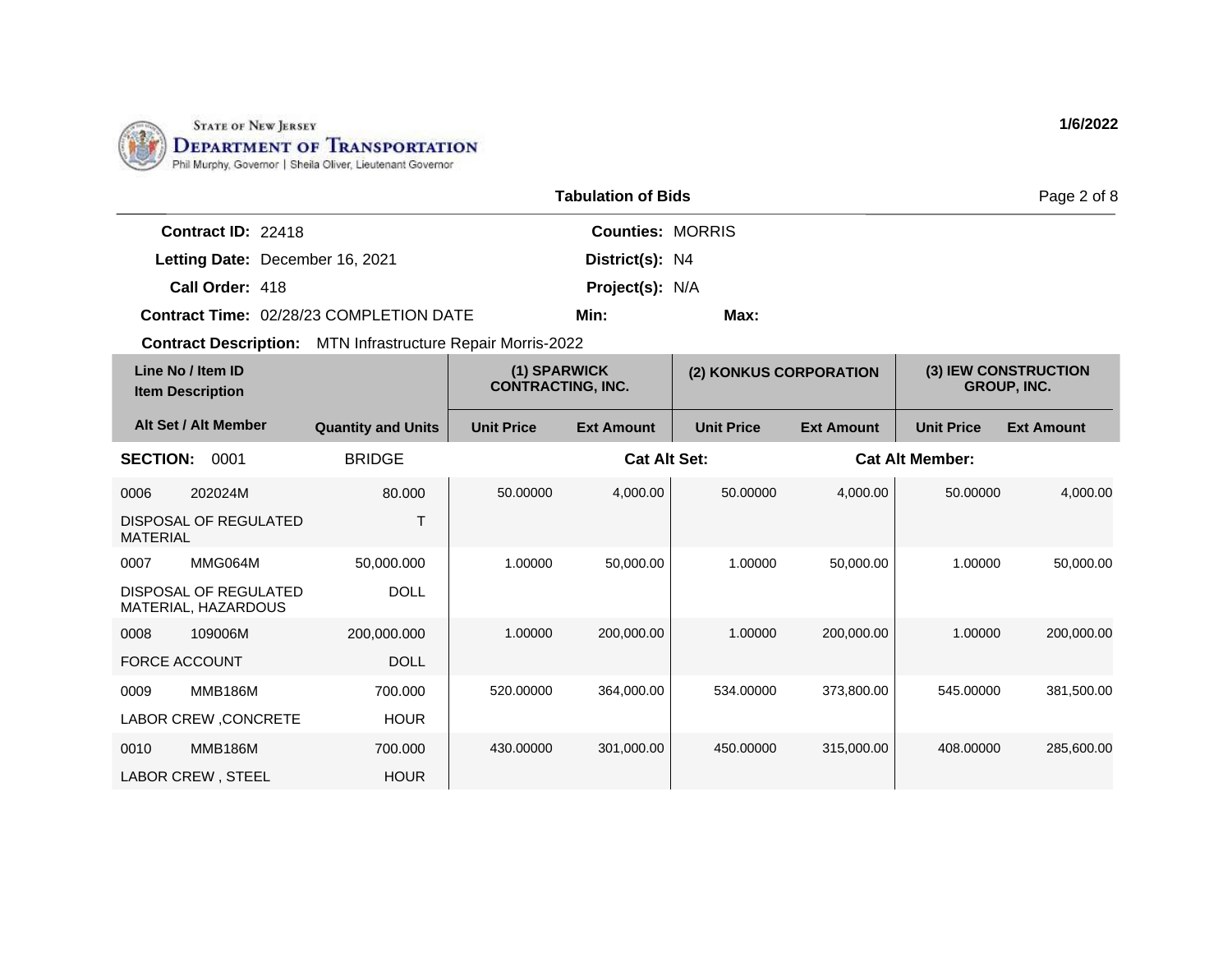

| <b>Tabulation of Bids</b><br>Page 3 of 8                       |                                       |                   |                                          |                        |                   |                                            |                   |  |
|----------------------------------------------------------------|---------------------------------------|-------------------|------------------------------------------|------------------------|-------------------|--------------------------------------------|-------------------|--|
| Contract ID: 22418                                             |                                       |                   | <b>Counties: MORRIS</b>                  |                        |                   |                                            |                   |  |
| Letting Date: December 16, 2021                                |                                       |                   | District(s): N4                          |                        |                   |                                            |                   |  |
| Call Order: 418                                                | <b>Project(s): N/A</b>                |                   |                                          |                        |                   |                                            |                   |  |
| <b>Contract Time: 02/28/23 COMPLETION DATE</b><br>Min:<br>Max: |                                       |                   |                                          |                        |                   |                                            |                   |  |
| <b>Contract Description:</b>                                   | MTN Infrastructure Repair Morris-2022 |                   |                                          |                        |                   |                                            |                   |  |
| Line No / Item ID<br><b>Item Description</b>                   |                                       |                   | (1) SPARWICK<br><b>CONTRACTING, INC.</b> | (2) KONKUS CORPORATION |                   | (3) IEW CONSTRUCTION<br><b>GROUP, INC.</b> |                   |  |
| Alt Set / Alt Member                                           | <b>Quantity and Units</b>             | <b>Unit Price</b> | <b>Ext Amount</b>                        | <b>Unit Price</b>      | <b>Ext Amount</b> | <b>Unit Price</b>                          | <b>Ext Amount</b> |  |
| <b>CECTIONI.</b> 0001                                          | <b>DDINAE</b>                         |                   | $C_{04}$ Alt $C_{04}$                    |                        |                   | Cot Alt Mamhari                            |                   |  |

| <b>SECTION:</b>     | 0001                                         | <b>BRIDGE</b> |           | <b>Cat Alt Set:</b> |           |            | <b>Cat Alt Member:</b> |            |
|---------------------|----------------------------------------------|---------------|-----------|---------------------|-----------|------------|------------------------|------------|
| 0011                | <b>MMB186M</b>                               | 700.000       | 215,00000 | 150,500.00          | 225.00000 | 157,500.00 | 255.00000              | 178,500.00 |
|                     | LABOR CREW, WELDING                          | <b>HOUR</b>   |           |                     |           |            |                        |            |
| 0012                | <b>MMB186M</b>                               | 700.000       | 515.00000 | 360,500.00          | 550.00000 | 385,000.00 | 520.00000              | 364,000.00 |
|                     | LABOR CREW, STORMWATER                       | <b>HOUR</b>   |           |                     |           |            |                        |            |
| 0013                | <b>MMB186M</b>                               | 700.000       | 600.00000 | 420,000.00          | 600.00000 | 420,000.00 | 520.00000              | 364,000.00 |
|                     | LABOR CREW, VIDEO<br>INSPECTION AND CLEANING | <b>HOUR</b>   |           |                     |           |            |                        |            |
| 0014                | MMG078M                                      | 400.000       | 125,00000 | 50,000.00           | 125,00000 | 50,000.00  | 135.00000              | 54,000.00  |
| <b>TRUCK DRIVER</b> |                                              | <b>HOUR</b>   |           |                     |           |            |                        |            |
| 0015                | <b>MMB186M</b>                               | 325,000       | 320.00000 | 104,000.00          | 320.00000 | 104,000.00 | 325.00000              | 105,625.00 |
|                     | LABOR CREW, DIVING                           | <b>HOUR</b>   |           |                     |           |            |                        |            |
| 0016                | <b>MMB186M</b>                               | 700,000       | 550.00000 | 385,000.00          | 513,00000 | 359,100.00 | 540,00000              | 378,000.00 |
|                     | LABOR CREW, TIMBER                           | <b>HOUR</b>   |           |                     |           |            |                        |            |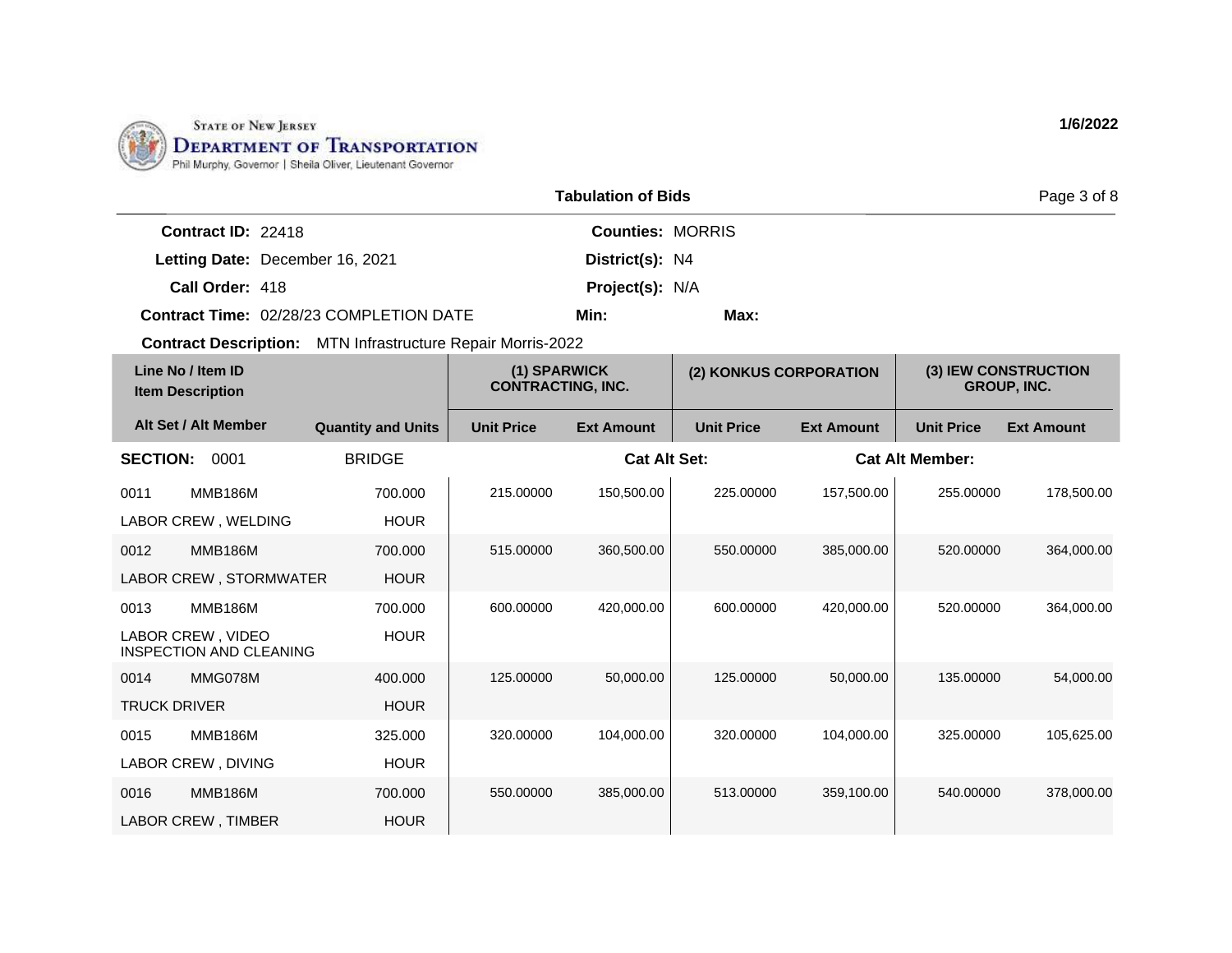

|                           |                                                | Page 4 of 8             |      |  |
|---------------------------|------------------------------------------------|-------------------------|------|--|
| <b>Contract ID: 22418</b> |                                                | <b>Counties: MORRIS</b> |      |  |
|                           | Letting Date: December 16, 2021                | District(s): N4         |      |  |
| Call Order: 418           |                                                | <b>Project(s): N/A</b>  |      |  |
|                           | <b>Contract Time: 02/28/23 COMPLETION DATE</b> | Min:                    | Max: |  |

| Line No / Item ID<br><b>Item Description</b> |                                      | (1) SPARWICK<br><b>CONTRACTING, INC.</b> |                   | (2) KONKUS CORPORATION |                   | (3) IEW CONSTRUCTION<br><b>GROUP, INC.</b> |                        |                   |
|----------------------------------------------|--------------------------------------|------------------------------------------|-------------------|------------------------|-------------------|--------------------------------------------|------------------------|-------------------|
|                                              | Alt Set / Alt Member                 | <b>Quantity and Units</b>                | <b>Unit Price</b> | <b>Ext Amount</b>      | <b>Unit Price</b> | <b>Ext Amount</b>                          | <b>Unit Price</b>      | <b>Ext Amount</b> |
| <b>SECTION:</b>                              | 0001                                 | <b>BRIDGE</b>                            |                   | <b>Cat Alt Set:</b>    |                   |                                            | <b>Cat Alt Member:</b> |                   |
| 0017                                         | MMG054M                              | 350.000                                  | 88.00000          | 30,800.00              | 78.50000          | 27,475.00                                  | 80.78000               | 28,273.00         |
| WORKER, TYPE "A"                             |                                      | <b>HOUR</b>                              |                   |                        |                   |                                            |                        |                   |
| 0018                                         | MMG057M                              | 350,000                                  | 140.00000         | 49,000.00              | 106.00000         | 37,100.00                                  | 130.00000              | 45,500.00         |
| WORKER, TYPE "B"                             |                                      | <b>HOUR</b>                              |                   |                        |                   |                                            |                        |                   |
| 0019                                         | MMB092M                              | 250.000                                  | 125.00000         | 31,250.00              | 125.00000         | 31,250.00                                  | 125.00000              | 31,250.00         |
|                                              | <b>CREW COORDINATOR</b>              | <b>HOUR</b>                              |                   |                        |                   |                                            |                        |                   |
| 0020                                         | MMG025M                              | 20,000.000                               | 1.00000           | 20,000.00              | 1.00000           | 20,000.00                                  | 1.00000                | 20,000.00         |
|                                              | OVERTIME DIFFERENTIAL (OD)           | <b>DOLL</b>                              |                   |                        |                   |                                            |                        |                   |
|                                              | <b>Section Totals:</b>               |                                          |                   | \$2,724,552.00         |                   | \$2,766,725.01                             |                        | \$2,784,748.02    |
| <b>Contract Totals</b>                       |                                      |                                          | \$2,724,552.00    |                        | \$2,766,725.01    |                                            | \$2,784,748.02         |                   |
| <b>Cost Plus Time Totals</b>                 |                                      |                                          | \$2,724,552.00    |                        | \$2,766,725.01    |                                            | 2,784,748.02           |                   |
|                                              | () indicates item is bid as Lump Sum |                                          |                   |                        |                   |                                            |                        |                   |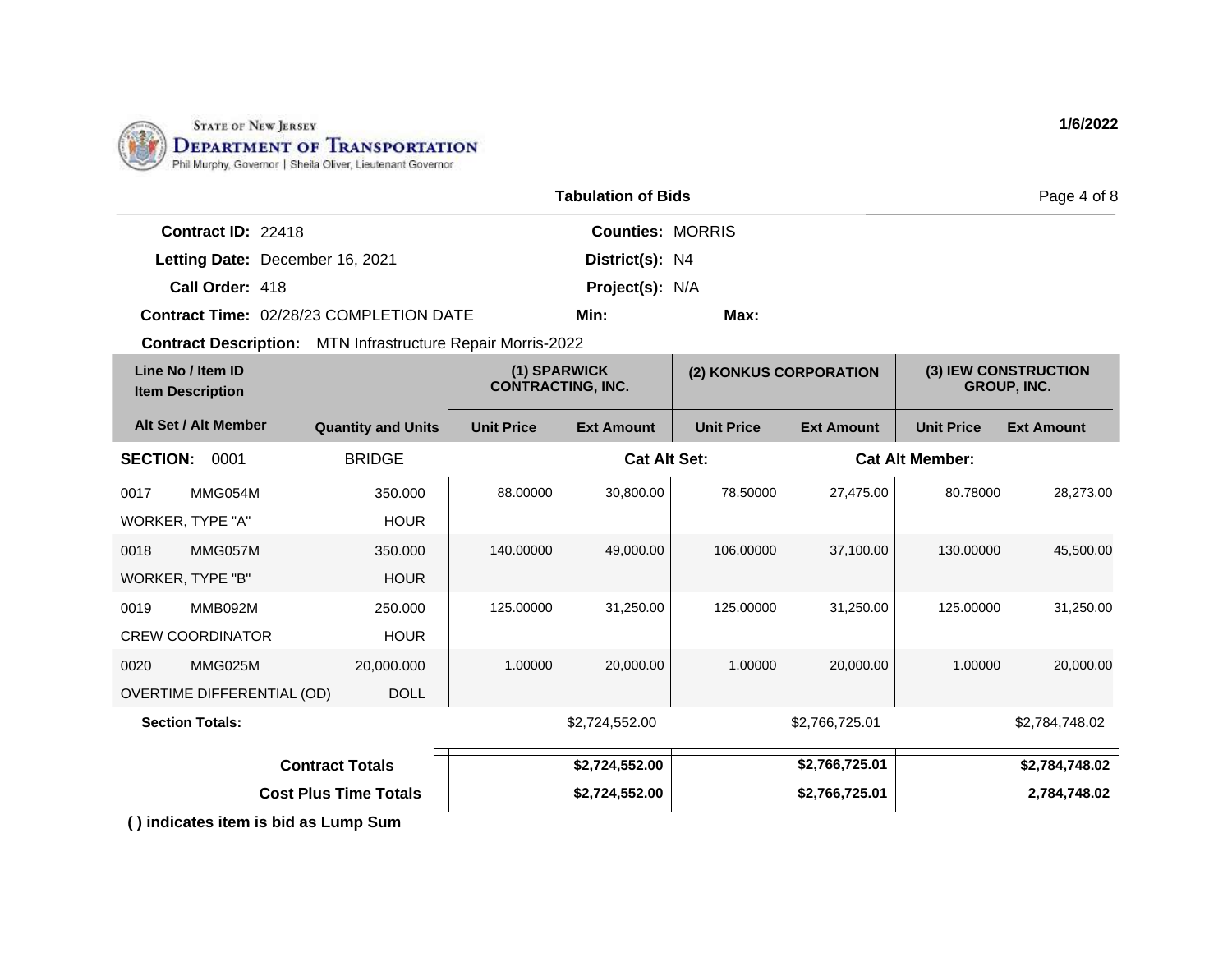

|                                                | <b>Tabulation of Bids</b> |      | Page 5 of 8 |
|------------------------------------------------|---------------------------|------|-------------|
| Contract ID: 22418                             | <b>Counties: MORRIS</b>   |      |             |
| Letting Date: December 16, 2021                | District(s): N4           |      |             |
| Call Order: 418                                | <b>Project(s): N/A</b>    |      |             |
| <b>Contract Time: 02/28/23 COMPLETION DATE</b> | Min:                      | Max: |             |

| Line No / Item ID<br><b>Item Description</b> |                               | (4) JOSEPH M. SANZARI, INC. |                   | (5) MOUNT CONSTRUCTION<br>CO., INC. |                   | (6) COLONNELLI BROTHERS,<br>INC. |                        |                   |
|----------------------------------------------|-------------------------------|-----------------------------|-------------------|-------------------------------------|-------------------|----------------------------------|------------------------|-------------------|
|                                              | Alt Set / Alt Member          | <b>Quantity and Units</b>   | <b>Unit Price</b> | <b>Ext Amount</b>                   | <b>Unit Price</b> | <b>Ext Amount</b>                | <b>Unit Price</b>      | <b>Ext Amount</b> |
| <b>SECTION:</b>                              | 0001                          | <b>BRIDGE</b>               |                   | <b>Cat Alt Set:</b>                 |                   |                                  | <b>Cat Alt Member:</b> |                   |
| 0001                                         | 151006M                       | 1.000                       | 24,000.00000      | 24,000.00                           | 1.00000           | 1.00                             | 41,000.00000           | 41,000.00         |
| <b>PAYMENT BOND</b>                          | PERFORMANCE BOND AND          | <b>DOLL</b>                 |                   |                                     |                   |                                  |                        |                   |
| 0002                                         | 152015P                       | 1.000                       | 1,000.00000       | 1,000.00                            | 1.00000           | 1.00                             | 13,000.00000           | 13,000.00         |
|                                              | POLLUTION LIABILITY INSURANCE | <b>DOLL</b>                 |                   |                                     |                   |                                  |                        |                   |
| 0003                                         | MMG010M                       | 1,000.000                   | 1.00000           | 1,000.00                            | 1.00000           | 1,000.00                         | 1.00000                | 1,000.00          |
|                                              | <b>TELEPHONE SERVICE</b>      | <b>DOLL</b>                 |                   |                                     |                   |                                  |                        |                   |
| 0004                                         | <b>MMB172M</b>                | 1,500.000                   | 1.01000           | 1,515.00                            | 175.00000         | 262,500.00                       | 450.00000              | 675,000.00        |
| <b>LANE CLOSURES</b>                         |                               | <b>HOUR</b>                 |                   |                                     |                   |                                  |                        |                   |
| 0005                                         | <b>MMB173M</b>                | 1,000.000                   | 1.00000           | 1,000.00                            | 1.00000           | 1,000.00                         | 1.00000                | 1,000.00          |
|                                              | <b>SOLID WASTE DISPOSAL</b>   | <b>DOLL</b>                 |                   |                                     |                   |                                  |                        |                   |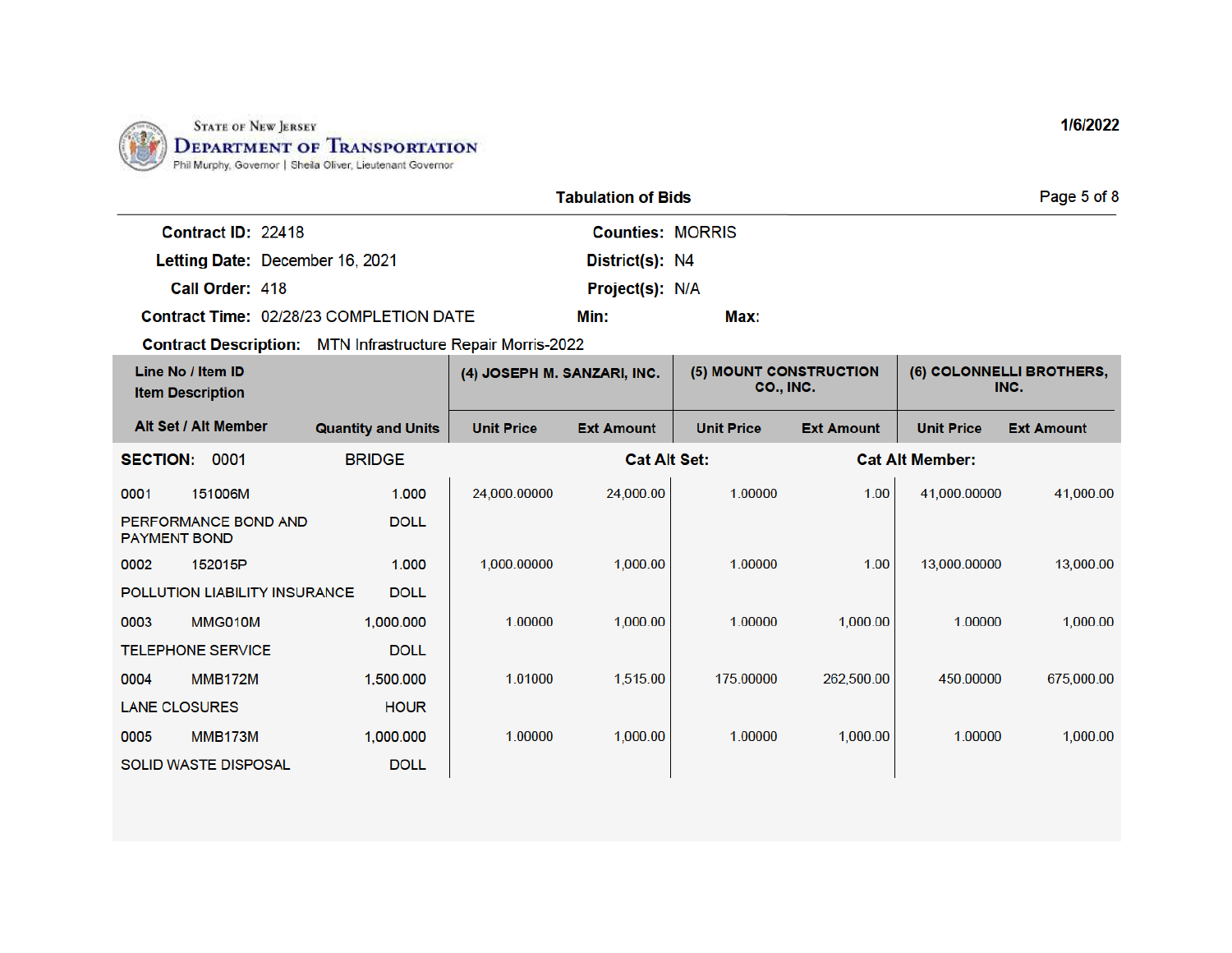

|                                         | <b>Tabulation of Bids</b> |      |  |  |  |
|-----------------------------------------|---------------------------|------|--|--|--|
| Contract ID: 22418                      | <b>Counties: MORRIS</b>   |      |  |  |  |
| Letting Date: December 16, 2021         | District(s): N4           |      |  |  |  |
| Call Order: 418                         | <b>Project(s): N/A</b>    |      |  |  |  |
| Contract Time: 02/28/23 COMPLETION DATE | Min:                      | Max: |  |  |  |

| Line No / Item ID<br><b>Item Description</b> |                                                            | (4) JOSEPH M. SANZARI, INC. |                   | (5) MOUNT CONSTRUCTION<br>CO., INC. |                   | (6) COLONNELLI BROTHERS,<br>INC. |                        |                   |
|----------------------------------------------|------------------------------------------------------------|-----------------------------|-------------------|-------------------------------------|-------------------|----------------------------------|------------------------|-------------------|
|                                              | Alt Set / Alt Member                                       | <b>Quantity and Units</b>   | <b>Unit Price</b> | <b>Ext Amount</b>                   | <b>Unit Price</b> | <b>Ext Amount</b>                | <b>Unit Price</b>      | <b>Ext Amount</b> |
| <b>SECTION:</b>                              | 0001                                                       | <b>BRIDGE</b>               |                   | <b>Cat Alt Set:</b>                 |                   |                                  | <b>Cat Alt Member:</b> |                   |
| 0006                                         | 202024M                                                    | 80,000                      | 35.00000          | 2,800.00                            | 65.00000          | 5,200.00                         | 51.00000               | 4,080.00          |
| <b>MATERIAL</b>                              | <b>DISPOSAL OF REGULATED</b>                               | т                           |                   |                                     |                   |                                  |                        |                   |
| 0007                                         | <b>MMG064M</b>                                             | 50,000.000                  | 1.00000           | 50,000.00                           | 1.00000           | 50,000.00                        | 1.00000                | 50,000.00         |
|                                              | <b>DISPOSAL OF REGULATED</b><br><b>MATERIAL, HAZARDOUS</b> | <b>DOLL</b>                 |                   |                                     |                   |                                  |                        |                   |
| 0008                                         | 109006M                                                    | 200,000.000                 | 1.00000           | 200,000.00                          | 1.00000           | 200,000.00                       | 1.00000                | 200,000.00        |
| <b>FORCE ACCOUNT</b>                         |                                                            | <b>DOLL</b>                 |                   |                                     |                   |                                  |                        |                   |
| 0009                                         | <b>MMB186M</b>                                             | 700,000                     | 620.00000         | 434,000.00                          | 670.00000         | 469,000.00                       | 625.00000              | 437,500.00        |
|                                              | LABOR CREW, CONCRETE                                       | <b>HOUR</b>                 |                   |                                     |                   |                                  |                        |                   |
| 0010                                         | <b>MMB186M</b>                                             | 700.000                     | 510.00000         | 357,000.00                          | 450.00000         | 315,000.00                       | 625.00000              | 437,500.00        |
|                                              | <b>LABOR CREW, STEEL</b>                                   | <b>HOUR</b>                 |                   |                                     |                   |                                  |                        |                   |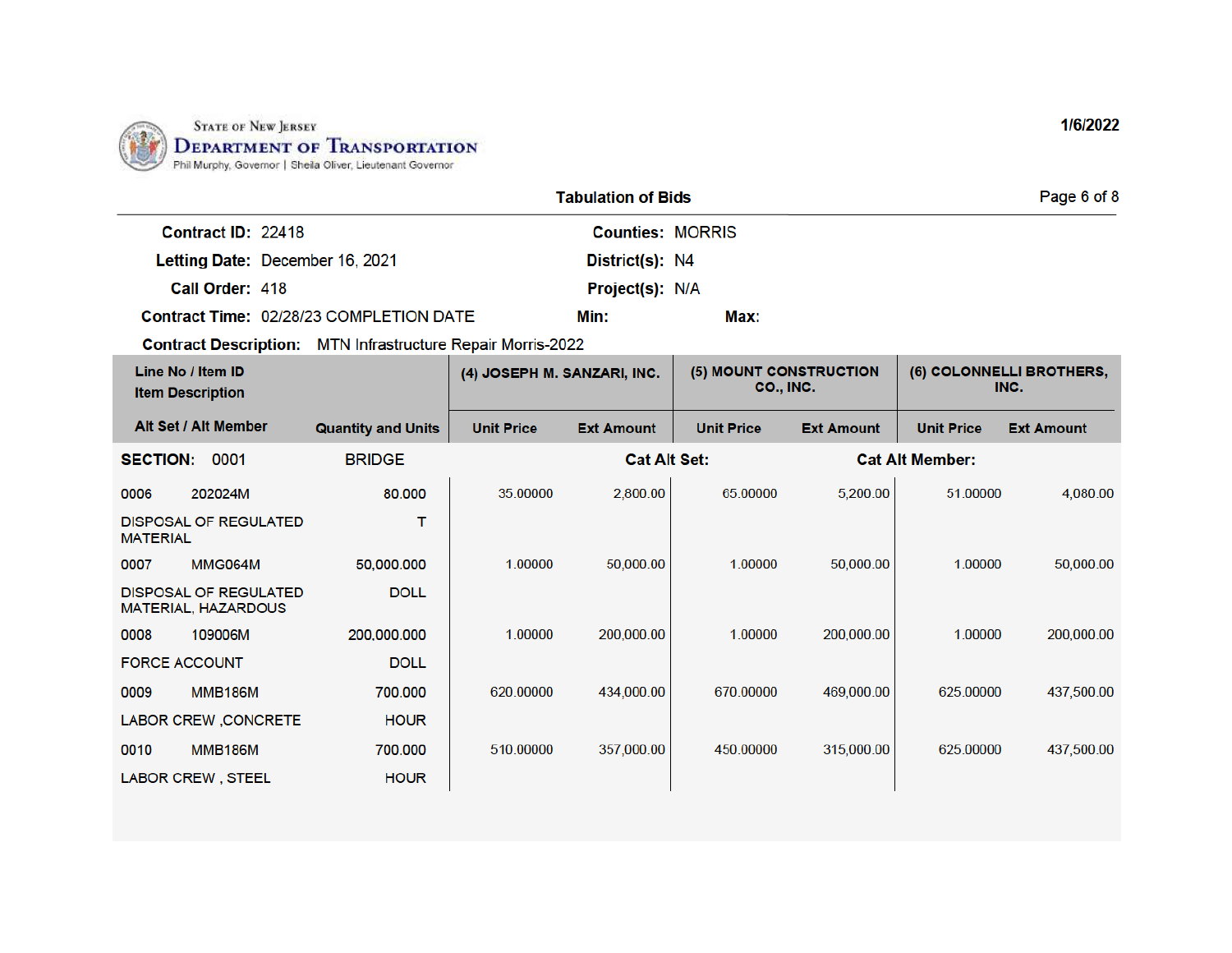

|                    |                                                | Page 7 of 8             |      |  |
|--------------------|------------------------------------------------|-------------------------|------|--|
| Contract ID: 22418 |                                                | <b>Counties: MORRIS</b> |      |  |
|                    | Letting Date: December 16, 2021                | District(s): N4         |      |  |
| Call Order: 418    |                                                | <b>Project(s): N/A</b>  |      |  |
|                    | <b>Contract Time: 02/28/23 COMPLETION DATE</b> | Min:                    | Max: |  |

| Line No / Item ID<br><b>Item Description</b>        |                           | (4) JOSEPH M. SANZARI, INC. |                     | (5) MOUNT CONSTRUCTION<br><b>CO., INC.</b> |                   | (6) COLONNELLI BROTHERS,<br>INC. |                   |
|-----------------------------------------------------|---------------------------|-----------------------------|---------------------|--------------------------------------------|-------------------|----------------------------------|-------------------|
| Alt Set / Alt Member                                | <b>Quantity and Units</b> | <b>Unit Price</b>           | <b>Ext Amount</b>   | <b>Unit Price</b>                          | <b>Ext Amount</b> | <b>Unit Price</b>                | <b>Ext Amount</b> |
| 0001<br><b>SECTION:</b>                             | <b>BRIDGE</b>             |                             | <b>Cat Alt Set:</b> |                                            |                   | <b>Cat Alt Member:</b>           |                   |
| 0011<br><b>MMB186M</b>                              | 700.000                   | 255.00000                   | 178,500.00          | 225.00000                                  | 157,500.00        | 300.00000                        | 210,000.00        |
| <b>LABOR CREW, WELDING</b>                          | <b>HOUR</b>               |                             |                     |                                            |                   |                                  |                   |
| <b>MMB186M</b><br>0012                              | 700.000                   | 640.00000                   | 448,000.00          | 585.00000                                  | 409,500.00        | 650.00000                        | 455,000.00        |
| LABOR CREW, STORMWATER                              | <b>HOUR</b>               |                             |                     |                                            |                   |                                  |                   |
| 0013<br><b>MMB186M</b>                              | 700.000                   | 695,00000                   | 486,500.00          | 590,00000                                  | 413,000.00        | 750,00000                        | 525,000.00        |
| LABOR CREW, VIDEO<br><b>INSPECTION AND CLEANING</b> | <b>HOUR</b>               |                             |                     |                                            |                   |                                  |                   |
| MMG078M<br>0014                                     | 400,000                   | 145,00000                   | 58,000.00           | 150,00000                                  | 60,000.00         | 110.00000                        | 44,000.00         |
| <b>TRUCK DRIVER</b>                                 | <b>HOUR</b>               |                             |                     |                                            |                   |                                  |                   |
| 0015<br><b>MMB186M</b>                              | 325.000                   | 295.00000                   | 95,875.00           | 375.00000                                  | 121,875.00        | 870.00000                        | 282,750.00        |
| <b>LABOR CREW, DIVING</b>                           | <b>HOUR</b>               |                             |                     |                                            |                   |                                  |                   |
| <b>MMB186M</b><br>0016                              | 700.000                   | 535.00000                   | 374.500.00          | 650.00000                                  | 455,000.00        | 500.00000                        | 350,000.00        |
| <b>LABOR CREW, TIMBER</b>                           | <b>HOUR</b>               |                             |                     |                                            |                   |                                  |                   |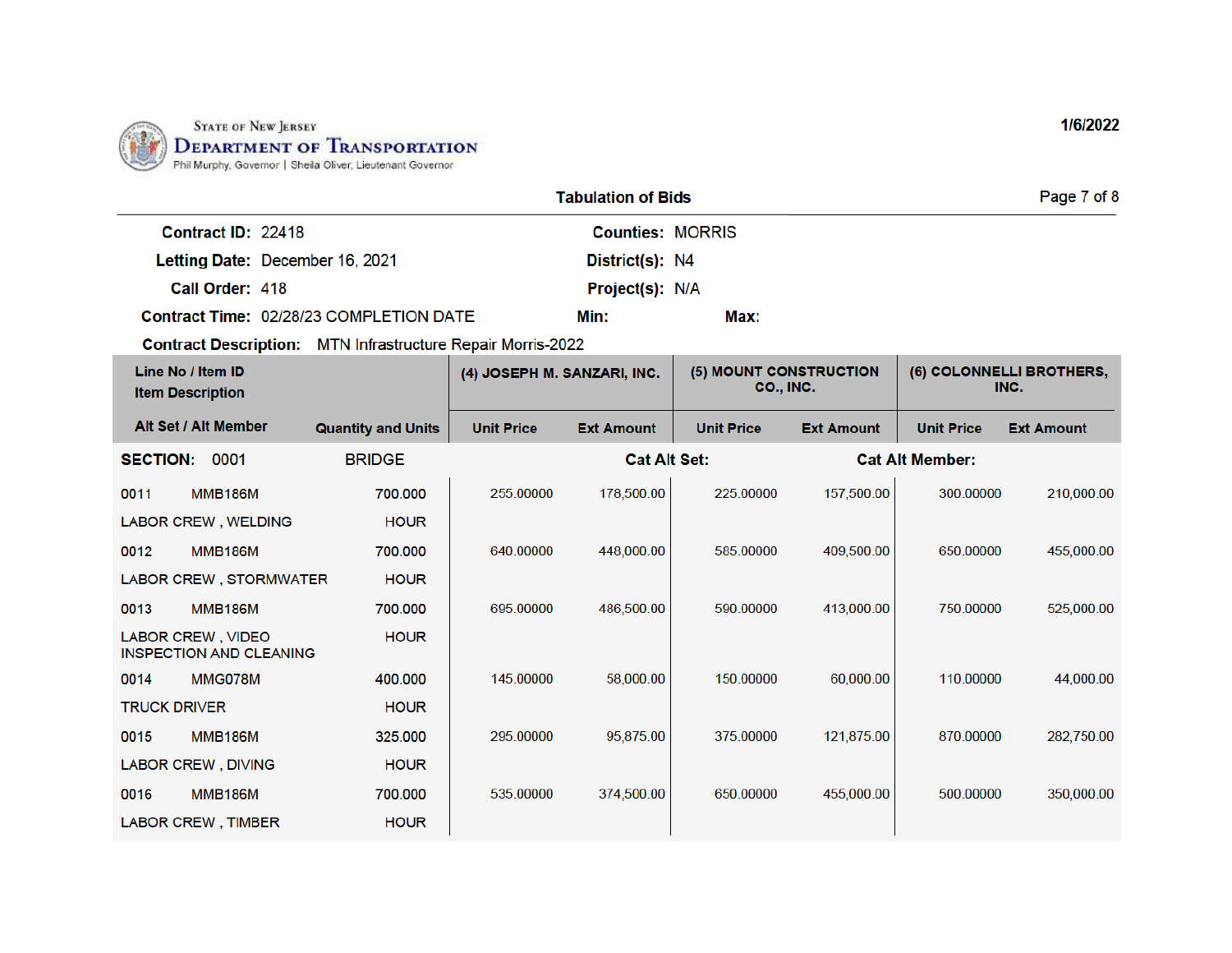

|                    |                                         | Page 8 of 8             |      |  |
|--------------------|-----------------------------------------|-------------------------|------|--|
| Contract ID: 22418 |                                         | <b>Counties: MORRIS</b> |      |  |
|                    | Letting Date: December 16, 2021         | District(s): N4         |      |  |
| Call Order: 418    |                                         | <b>Project(s): N/A</b>  |      |  |
|                    | Contract Time: 02/28/23 COMPLETION DATE | Min:                    | Max: |  |

| Line No / Item ID<br><b>Item Description</b> |                                      | (4) JOSEPH M. SANZARI, INC.  |                   | (5) MOUNT CONSTRUCTION<br><b>CO., INC.</b> |                   | (6) COLONNELLI BROTHERS,<br>INC. |                        |                   |
|----------------------------------------------|--------------------------------------|------------------------------|-------------------|--------------------------------------------|-------------------|----------------------------------|------------------------|-------------------|
|                                              | Alt Set / Alt Member                 | <b>Quantity and Units</b>    | <b>Unit Price</b> | <b>Ext Amount</b>                          | <b>Unit Price</b> | <b>Ext Amount</b>                | <b>Unit Price</b>      | <b>Ext Amount</b> |
| <b>SECTION:</b>                              | 0001                                 | <b>BRIDGE</b>                |                   | <b>Cat Alt Set:</b>                        |                   |                                  | <b>Cat Alt Member:</b> |                   |
| 0017                                         | <b>MMG054M</b>                       | 350.000                      | 85.00000          | 29,750.00                                  | 90.00000          | 31,500.00                        | 100.00000              | 35,000.00         |
| WORKER, TYPE "A"                             |                                      | <b>HOUR</b>                  |                   |                                            |                   |                                  |                        |                   |
| 0018                                         | <b>MMG057M</b>                       | 350.000                      | 100.00000         | 35,000.00                                  | 125.00000         | 43.750.00                        | 100.00000              | 35,000.00         |
| <b>WORKER, TYPE "B"</b>                      |                                      | <b>HOUR</b>                  |                   |                                            |                   |                                  |                        |                   |
| 0019                                         | <b>MMB092M</b>                       | 250.000                      | 125.00000         | 31,250.00                                  | 125,00000         | 31,250.00                        | 125.00000              | 31,250.00         |
|                                              | <b>CREW COORDINATOR</b>              | <b>HOUR</b>                  |                   |                                            |                   |                                  |                        |                   |
| 0020                                         | <b>MMG025M</b>                       | 20,000.000                   | 1.00000           | 20,000.00                                  | 1.00000           | 20,000.00                        | 1.00000                | 20,000.00         |
| OVERTIME DIFFERENTIAL (OD)<br><b>DOLL</b>    |                                      |                              |                   |                                            |                   |                                  |                        |                   |
|                                              | <b>Section Totals:</b>               |                              |                   | \$2,829,690.00                             |                   | \$3,047,077.00                   |                        | \$3,848,080.00    |
|                                              |                                      | <b>Contract Totals</b>       |                   | \$2,829,690.00                             |                   | \$3,047,077.00                   |                        | \$3,848,080.00    |
|                                              |                                      | <b>Cost Plus Time Totals</b> |                   | \$2,829,690.00                             |                   | \$3,047,077.00                   |                        | 3,848,080.00      |
|                                              | () indicates item is bid as Lump Sum |                              |                   |                                            |                   |                                  |                        |                   |